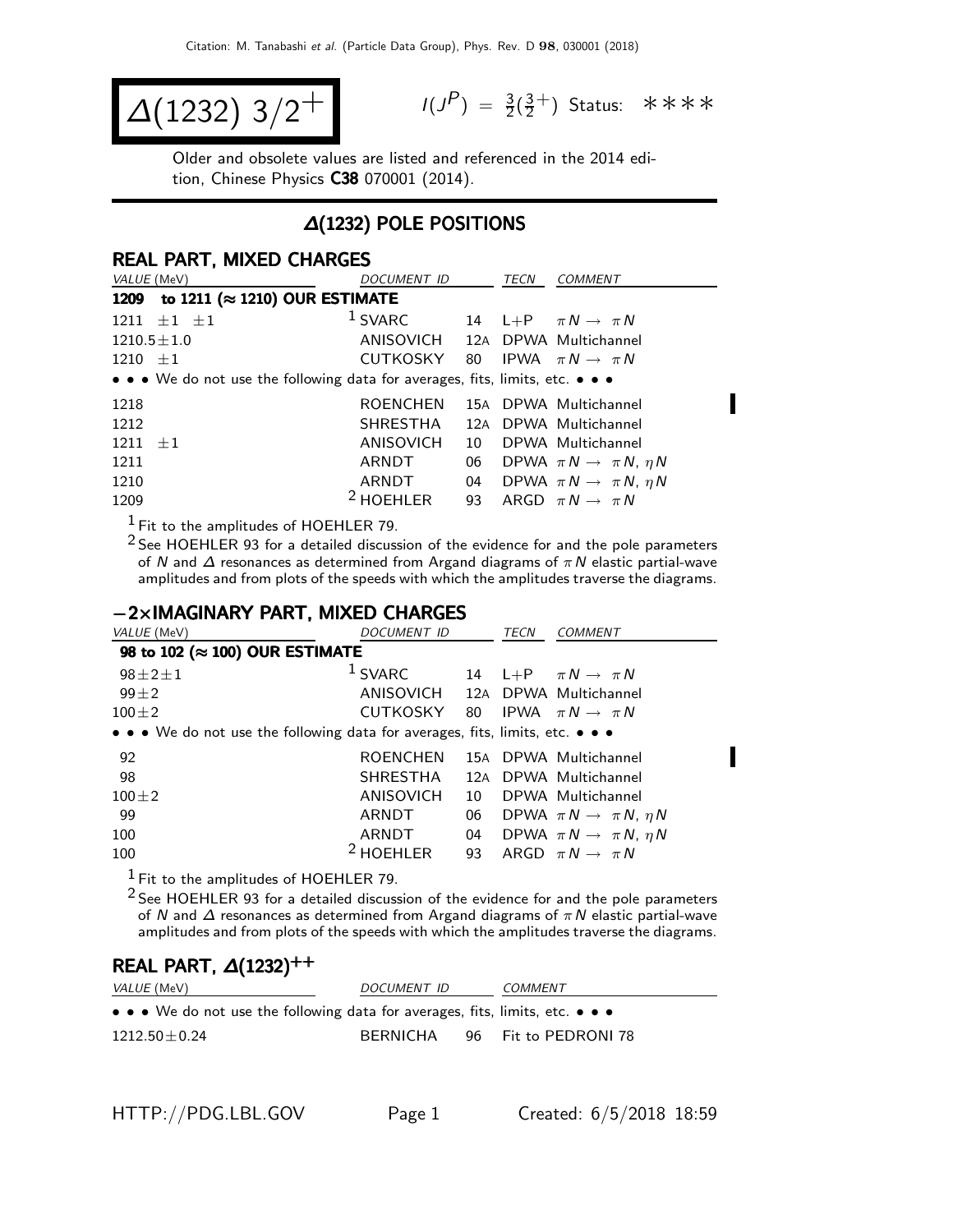### $-2\times$ IMAGINARY PART,  $\Delta(1232)^{++}$

| VALUE (MeV)                                                                                                                           | DOCUMENT ID                                        | COMMENT        |                                   |
|---------------------------------------------------------------------------------------------------------------------------------------|----------------------------------------------------|----------------|-----------------------------------|
| • • • We do not use the following data for averages, fits, limits, etc. • • •                                                         |                                                    |                |                                   |
| $97.37 \pm 0.42$                                                                                                                      | BERNICHA<br>96                                     |                | Fit to PEDRONI 78                 |
| REAL PART, $\Delta(1232)^+$                                                                                                           |                                                    |                |                                   |
| VALUE (MeV)                                                                                                                           | DOCUMENT ID                                        | TECN           | COMMENT                           |
| • • • We do not use the following data for averages, fits, limits, etc. • • •                                                         |                                                    |                |                                   |
| 1211 $\pm 1$ to 1212 $\pm 1$                                                                                                          | HANSTEIN                                           | 96             | DPWA $\gamma N \rightarrow \pi N$ |
| $1206.9 \pm 0.9$ to $1210.5 \pm 1.8$ MIROSHNIC 79                                                                                     |                                                    |                | Fit photoproduction               |
| $-2\times$ IMAGINARY PART, $\Delta(1232)^+$                                                                                           |                                                    |                |                                   |
| VALUE (MeV)                                                                                                                           | DOCUMENT ID TECN COMMENT                           |                |                                   |
| • • • We do not use the following data for averages, fits, limits, etc. • • •                                                         |                                                    |                |                                   |
| 102 $\pm$ 2 to 99 $\pm$ 2                                                                                                             | <sup>1</sup> HANSTEIN 96 DPWA $\gamma N \to \pi N$ |                |                                   |
| $111.2\pm2.0$ to $116.6\pm2.2$                                                                                                        | MIROSHNIC 79                                       |                | Fit photoproduction               |
| $1$ The second (lower) value of HANSTEIN 96 here goes with the second (higher) value of<br>the real part in the preceding data block. |                                                    |                |                                   |
| REAL PART, $\Delta(1232)^{0}$                                                                                                         |                                                    |                |                                   |
| VALUE (MeV)                                                                                                                           | DOCUMENT ID                                        | COMMENT        |                                   |
| • • • We do not use the following data for averages, fits, limits, etc. • • •                                                         |                                                    |                |                                   |
| $1213.20 \pm 0.66$                                                                                                                    | BERNICHA                                           |                | 96 Fit to PEDRONI 78              |
| $-2\times$ IMAGINARY PART, $\Delta(1232)^{0}$                                                                                         |                                                    |                |                                   |
| <i>VALUE</i> (MeV)                                                                                                                    | DOCUMENT ID                                        | <b>COMMENT</b> |                                   |
| • • • We do not use the following data for averages, fits, limits, etc. • • •                                                         |                                                    |                |                                   |
| $104.10 \pm 1.01$                                                                                                                     | <b>BERNICHA</b><br>96                              |                | Fit to PEDRONI 78                 |
|                                                                                                                                       |                                                    |                |                                   |

## ∆(1232) ELASTIC POLE RESIDUES

| <b>ABSOLUTE VALUE, MIXED CHARGES</b>                                          |                                            |  |      |                                              |  |
|-------------------------------------------------------------------------------|--------------------------------------------|--|------|----------------------------------------------|--|
| VALUE (MeV)                                                                   | <b>DOCUMENT ID</b>                         |  | TECN | <b>COMMENT</b>                               |  |
| 49 to 52 ( $\approx$ 50) OUR ESTIMATE                                         |                                            |  |      |                                              |  |
| 50 $\pm 1$ $\pm 1$                                                            | <sup>1</sup> SVARC                         |  |      | 14 L+P $\pi N \rightarrow \pi N$             |  |
| $51.6 \pm 0.6$                                                                | ANISOVICH 12A DPWA Multichannel            |  |      |                                              |  |
| 53 $+2$                                                                       | CUTKOSKY 80 IPWA $\pi N \rightarrow \pi N$ |  |      |                                              |  |
| • • • We do not use the following data for averages, fits, limits, etc. • • • |                                            |  |      |                                              |  |
| 46                                                                            | <b>ROENCHEN</b>                            |  |      | 15A DPWA Multichannel                        |  |
| 52                                                                            | ARNDT                                      |  |      | 06 DPWA $\pi N \rightarrow \pi N$ , $\eta N$ |  |
| 53                                                                            | ARNDT                                      |  |      | 04 DPWA $\pi N \rightarrow \pi N$ , $\eta N$ |  |
| 50                                                                            | <b>HOEHLER</b>                             |  |      | 93 ARGD $\pi N \rightarrow \pi N$            |  |

HTTP://PDG.LBL.GOV Page 2 Created: 6/5/2018 18:59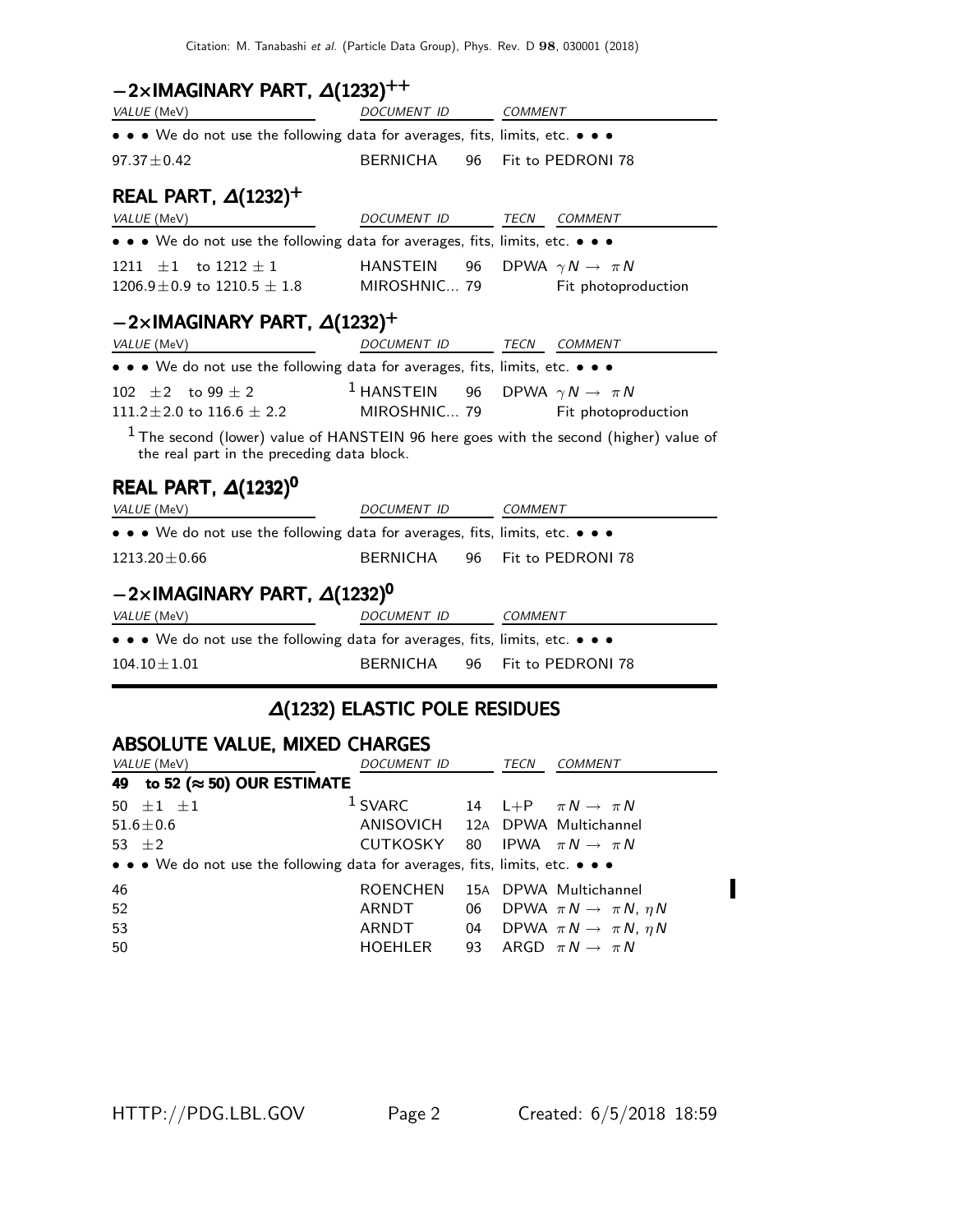### PHASE, MIXED CHARGES

| VALUE $(^\circ)$                                                              | DOCUMENT ID                     |    | TECN | <b>COMMENT</b>                            |
|-------------------------------------------------------------------------------|---------------------------------|----|------|-------------------------------------------|
| $-48$ to $-45$ ( $\approx -46$ ) OUR ESTIMATE                                 |                                 |    |      |                                           |
| $-46 \pm 1 \pm 1$                                                             | $1$ SVARC                       |    |      | 14 L+P $\pi N \rightarrow \pi N$          |
| $-46 \pm 1$                                                                   | ANISOVICH 12A DPWA Multichannel |    |      |                                           |
| $-47 \pm 1$                                                                   | CUTKOSKY 80                     |    |      | IPWA $\pi N \rightarrow \pi N$            |
| • • • We do not use the following data for averages, fits, limits, etc. • • • |                                 |    |      |                                           |
| $-36$                                                                         | <b>ROENCHEN</b>                 |    |      | 15A DPWA Multichannel                     |
| $-47$                                                                         | ARNDT                           | 06 |      | DPWA $\pi N \rightarrow \pi N$ , $\eta N$ |
| $-47$                                                                         | ARNDT                           | 04 |      | DPWA $\pi N \rightarrow \pi N$ , $\eta N$ |
| $-48$                                                                         | HOEHLER                         | 93 |      | ARGD $\pi N \rightarrow \pi N$            |
| $1$ Fit to the amplitudes of HOEHLER 79.                                      |                                 |    |      |                                           |

### ∆(1232) BREIT-WIGNER MASSES

| <b>MIXED CHARGES</b>                                                          |                                             |      |                                              |
|-------------------------------------------------------------------------------|---------------------------------------------|------|----------------------------------------------|
| VALUE (MeV)                                                                   | DOCUMENT ID                                 | TECN | <b>COMMENT</b>                               |
| 1230 to 1234 (≈ 1232) OUR ESTIMATE                                            |                                             |      |                                              |
| 1228 $\pm 2$                                                                  | ANISOVICH                                   |      | 12A DPWA Multichannel                        |
| $1231.1 \pm 0.2$                                                              | <sup>1</sup> SHRESTHA 12A DPWA Multichannel |      |                                              |
| $1233.4 \pm 0.4$                                                              | $1$ ARNDT                                   |      | 06 DPWA $\pi N \rightarrow \pi N$ , $\eta N$ |
| $1232 + 3$                                                                    | CUTKOSKY                                    |      | 80 IPWA $\pi N \rightarrow \pi N$            |
| $1233 + 2$                                                                    | HOEHLER                                     |      | 79 IPWA $\pi N \rightarrow \pi N$            |
| • • • We do not use the following data for averages, fits, limits, etc. • • • |                                             |      |                                              |
| 1230 $\pm 2$                                                                  | ANISOVICH                                   |      | 10 DPWA Multichannel                         |
| $1232.9 \pm 1.2$                                                              | ARNDT                                       |      | 04 DPWA $\pi N \rightarrow \pi N$ , $\eta N$ |
| $1228 \pm 1$                                                                  | PENNER                                      |      | 02C DPWA Multichannel                        |
|                                                                               |                                             |      |                                              |

<sup>1</sup> Statistical error only.

# $\Delta(1232)^{++}$  MASS

| <i>VALUE</i> (MeV)                                                            | DOCUMENT ID     |     | TECN | <b>COMMENT</b>                       |
|-------------------------------------------------------------------------------|-----------------|-----|------|--------------------------------------|
| • • • We do not use the following data for averages, fits, limits, etc. • • • |                 |     |      |                                      |
| $1230.55 \pm 0.20$                                                            | <b>GRIDNEV</b>  | 06. |      | DPWA $\pi N \rightarrow \pi N$       |
| $1231.88 \pm 0.29$                                                            | <b>BERNICHA</b> | 96  |      | Fit to PEDRONI 78                    |
| $1230.5 \pm 0.2$                                                              | ABAEV           | 95. |      | IPWA $\pi N \rightarrow \pi N$       |
| 1230.9 $\pm$ 0.3                                                              | KOCH            |     |      | 80B IPWA $\pi N \rightarrow \pi N$   |
| $1231.1 \pm 0.2$                                                              | <b>PEDRONI</b>  | 78  |      | $\pi N \rightarrow \pi N$ 70–370 MeV |

### $\Delta(1232)^+$  MASS

| <i>VALUE</i> (MeV)                                                            | <i>DOCUMENT ID</i>               | <i>COMMENT</i> |
|-------------------------------------------------------------------------------|----------------------------------|----------------|
| • • • We do not use the following data for averages, fits, limits, etc. • • • |                                  |                |
| $1234.9 + 1.4$                                                                | MIROSHNIC 79 Fit photoproduction |                |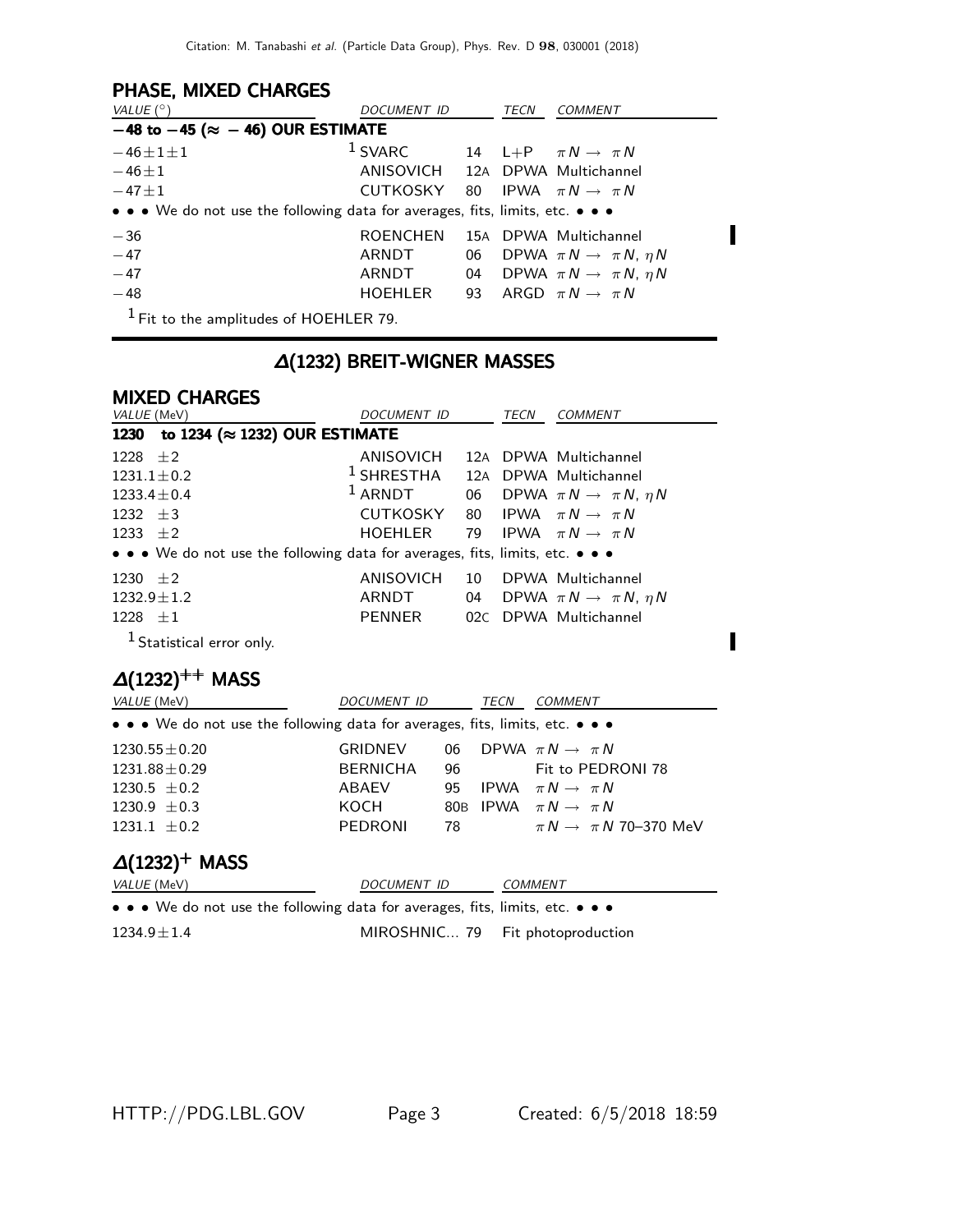# $\Delta(1232)^{0}$  MASS

| <i>VALUE</i> (MeV)                                                            | <i>DOCUMENT ID</i> |        | TECN | <i>COMMENT</i>                        |
|-------------------------------------------------------------------------------|--------------------|--------|------|---------------------------------------|
| • • • We do not use the following data for averages, fits, limits, etc. • • • |                    |        |      |                                       |
| $1231.3 \pm 0.6$                                                              |                    |        |      | BREITSCHOP06 CNTR Using new CHEX data |
| $1233.40 \pm 0.22$                                                            | GRIDNEV            |        |      | 06 DPWA $\pi N \rightarrow \pi N$     |
| $1234.35 \pm 0.75$                                                            | BERNICHA           | 96 —   |      | Fit to PEDRONI 78                     |
| 1233.1 $\pm$ 0.3                                                              | ABAEV              | 95     |      | IPWA $\pi N \rightarrow \pi N$        |
| 1233.6 $\pm 0.5$                                                              | KOCH               |        |      | 80B IPWA $\pi N \rightarrow \pi N$    |
| 1233.8 $\pm$ 0.2                                                              | <b>PEDRONI</b>     | 78 — 1 |      | $\pi N \rightarrow \pi N$ 70–370 MeV  |

### $m_{\Delta^0} - m_{\Delta^{++}}$

| <i>VALUE</i> (MeV)                                                                                                            | <i>DOCUMENT ID</i> |      | TECN | <b>COMMENT</b>                 |
|-------------------------------------------------------------------------------------------------------------------------------|--------------------|------|------|--------------------------------|
| • • • We do not use the following data for averages, fits, limits, etc. • • •                                                 |                    |      |      |                                |
| $2.86 \pm 0.30$                                                                                                               | GRIDNEV            | 06   |      | DPWA $\pi N \rightarrow \pi N$ |
| $2.25 \pm 0.68$                                                                                                               | <b>BERNICHA</b>    | 96   |      | Fit to PEDRONI 78              |
| 2.6 $\pm$ 0.4                                                                                                                 | ABAEV              | - 95 |      | IPWA $\pi N \rightarrow \pi N$ |
| $2.7 + 0.3$                                                                                                                   | $1$ PEDRONI        | 78   |      | See the masses                 |
| <sup>1</sup> Using $\pi^{\pm} d$ as well, PEDRONI 78 determine $(M^{-} - M^{++}) + (M^{0} - M^{+})/3 =$<br>4.6 $\pm$ 0.2 MeV. |                    |      |      |                                |

# ∆(1232) BREIT-WIGNER WIDTHS

#### MIXED CHARGES

| <i>VALUE</i> (MeV)                                                            | DOCUMENT ID                                 |    | TECN | <b>COMMENT</b>                            |
|-------------------------------------------------------------------------------|---------------------------------------------|----|------|-------------------------------------------|
| 114 to 120 (≈ 117) OUR ESTIMATE                                               |                                             |    |      |                                           |
| 110 $\pm 3$                                                                   | ANISOVICH                                   |    |      | 12A DPWA Multichannel                     |
| $113.0 \pm 0.5$                                                               | <sup>1</sup> SHRESTHA 12A DPWA Multichannel |    |      |                                           |
| $118.7 \pm 0.6$                                                               | $1$ ARNDT                                   | 06 |      | DPWA $\pi N \rightarrow \pi N$ , $\eta N$ |
| $120 \pm 5$                                                                   | CUTKOSKY                                    |    |      | 80 IPWA $\pi N \rightarrow \pi N$         |
| 116 $\pm$ 5                                                                   | HOEHLER                                     |    |      | 79 IPWA $\pi N \rightarrow \pi N$         |
| • • • We do not use the following data for averages, fits, limits, etc. • • • |                                             |    |      |                                           |
| $112 + 4$                                                                     | ANISOVICH                                   | 10 |      | DPWA Multichannel                         |
| $118.0 \pm 2.2$                                                               | ARNDT                                       | 04 |      | DPWA $\pi N \rightarrow \pi N$ , $\eta N$ |
| $106 \pm 1$                                                                   | <b>PENNER</b>                               |    |      | 02C DPWA Multichannel                     |
| <sup>1</sup> Statistical error only.                                          |                                             |    |      |                                           |
| $\Delta(1232)$<br>WIDTH                                                       |                                             |    |      |                                           |

 $\blacksquare$ 

| VALUE (MeV)                                                                   | DOCUMENT ID     |     | TECN | <b>COMMENT</b>                       |  |  |  |
|-------------------------------------------------------------------------------|-----------------|-----|------|--------------------------------------|--|--|--|
| • • • We do not use the following data for averages, fits, limits, etc. • • • |                 |     |      |                                      |  |  |  |
| 112.2 $\pm$ 0.7                                                               | <b>GRIDNEV</b>  | 06  |      | DPWA $\pi N \rightarrow \pi N$       |  |  |  |
| $109.07 \pm 0.48$                                                             | <b>BERNICHA</b> | 96  |      | Fit to PEDRONI 78                    |  |  |  |
| $111.0 \pm 1.0$                                                               | KOCH            | 80B |      | IPWA $\pi N \rightarrow \pi N$       |  |  |  |
| 111.3 $\pm 0.5$                                                               | <b>PEDRONI</b>  | 78  |      | $\pi N \rightarrow \pi N$ 70–370 MeV |  |  |  |
| $\Delta(1232)^+$ WIDTH                                                        |                 |     |      |                                      |  |  |  |
| VALUE (MeV)                                                                   | DOCUMENT ID     |     |      | COMMENT                              |  |  |  |
| • • • We do not use the following data for averages, fits, limits, etc. • • • |                 |     |      |                                      |  |  |  |
| $131.1 \pm 2.4$                                                               |                 |     |      | MIROSHNIC 79 Fit photoproduction     |  |  |  |
| HTTP://PDG.LBL.GOV                                                            | Page 4          |     |      | Created: $6/5/2018$ 18:59            |  |  |  |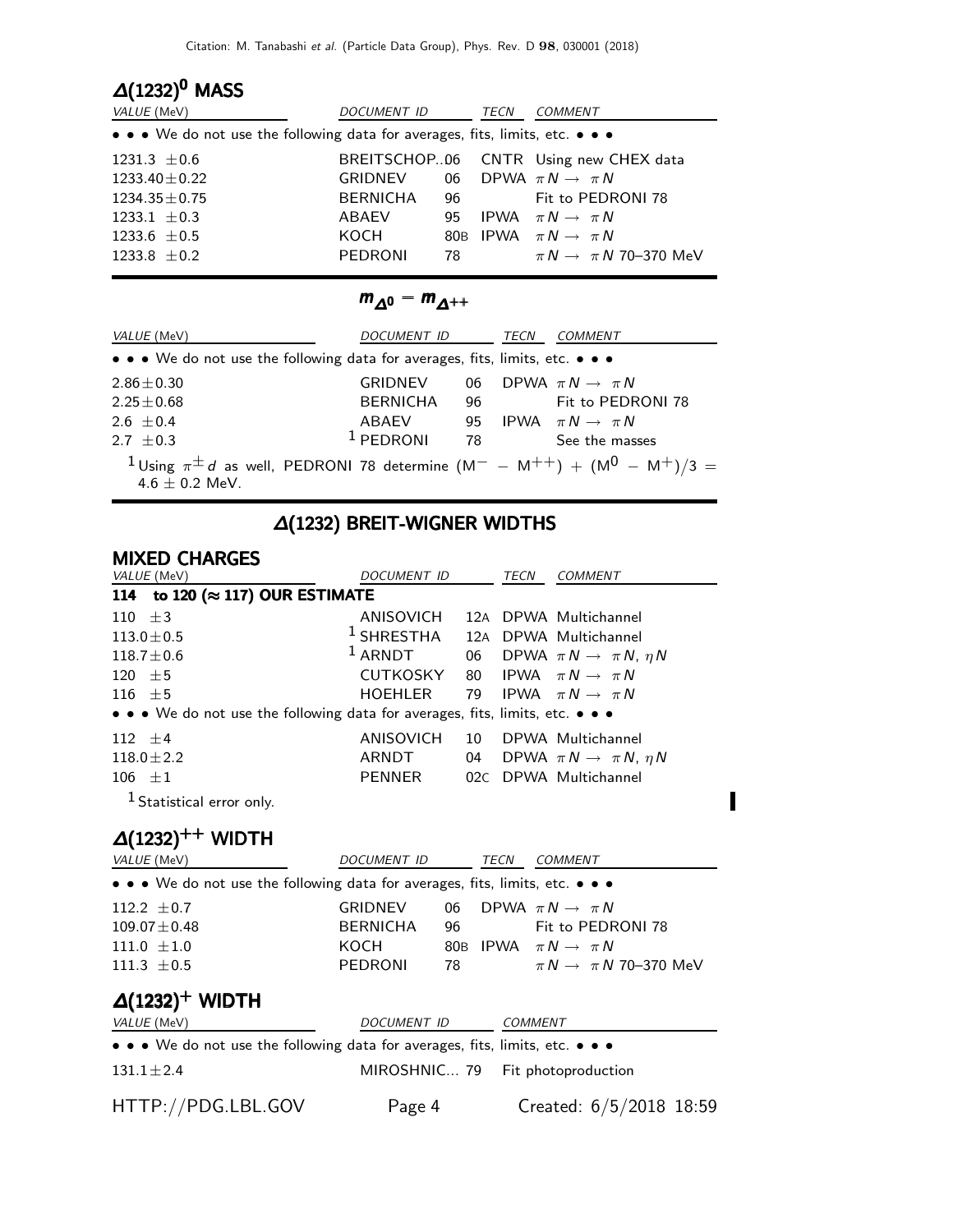| $\Delta(1232)^{0}$ WIDTH                                                      |                                           |        |      |                                       |  |  |  |
|-------------------------------------------------------------------------------|-------------------------------------------|--------|------|---------------------------------------|--|--|--|
| VALUE (MeV)                                                                   | <i>DOCUMENT ID</i>                        |        | TECN | <i>COMMENT</i>                        |  |  |  |
| • • • We do not use the following data for averages, fits, limits, etc. • • • |                                           |        |      |                                       |  |  |  |
| $112.5 \pm 1.9$                                                               |                                           |        |      | BREITSCHOP06 CNTR Using new CHEX data |  |  |  |
| 116.9 $\pm$ 0.7                                                               | GRIDNEV 06 DPWA $\pi N \rightarrow \pi N$ |        |      |                                       |  |  |  |
| $117.58 \pm 1.16$                                                             | BERNICHA 96                               |        |      | Fit to PEDRONI 78                     |  |  |  |
| 113.0 $\pm 1.5$                                                               | KOCH                                      |        |      | 80B IPWA $\pi N \rightarrow \pi N$    |  |  |  |
| 117.9 $\pm 0.9$                                                               | <b>PEDRONI</b>                            | 78 — 1 |      | $\pi N \rightarrow \pi N$ 70–370 MeV  |  |  |  |

### $\Delta^0$ - $\Delta^{++}$  WIDTH DIFFERENCE

| VALUE (MeV)                                                                   | DOCUMENT ID     |     | TECN | COMMENT                           |
|-------------------------------------------------------------------------------|-----------------|-----|------|-----------------------------------|
| • • • We do not use the following data for averages, fits, limits, etc. • • • |                 |     |      |                                   |
| $4.66 \pm 1.0$                                                                | GRIDNEV         |     |      | 06 DPWA $\pi N \rightarrow \pi N$ |
| $8.45 \pm 1.11$                                                               | <b>BERNICHA</b> | 96  |      | Fit to PEDRONI 78                 |
| 5.1 $\pm 1.0$                                                                 | ABAEV           | 95. |      | IPWA $\pi N \rightarrow \pi N$    |
| $6.6 + 1.0$                                                                   | PEDRONI         | 78. |      | See the widths                    |

### ∆(1232) DECAY MODES

The following branching fractions are our estimates, not fits or averages.

|              | Mode                         | Fraction $(\Gamma_i/\Gamma)$   |
|--------------|------------------------------|--------------------------------|
| $\mathbf{1}$ | $N\pi$                       | $\frac{0}{6}$<br>99.4          |
| $\Gamma_{2}$ | $N\gamma$                    | $0.55 - 0.65$ %                |
| $\Gamma_{3}$ | $N\gamma$ , helicity $=$ 1/2 | $0.11 - 0.13 \%$               |
| $\Gamma_{4}$ | $N\gamma$ , helicity $=3/2$  | $0.44 - 0.52 \%$               |
| $\Gamma_{5}$ | $p e^+ e^-$                  | $(4.2 \pm 0.7) \times 10^{-5}$ |

### ∆(1232) BRANCHING RATIOS

| $\Gamma(N\pi)/\Gamma_{\rm total}$                                             |                 |      |      |                                           | $\lceil \cdot \rceil / \lceil \cdot \rceil$ |
|-------------------------------------------------------------------------------|-----------------|------|------|-------------------------------------------|---------------------------------------------|
| VALUE                                                                         | DOCUMENT ID     |      | TECN | <b>COMMENT</b>                            |                                             |
| 0.994 OUR ESTIMATE                                                            |                 |      |      |                                           |                                             |
| 1.00                                                                          | ARNDT           | 06   |      | DPWA $\pi N \rightarrow \pi N$ , $\eta N$ |                                             |
| 1.0                                                                           | <b>CUTKOSKY</b> | 80 — |      | IPWA $\pi N \rightarrow \pi N$            |                                             |
| 1.0                                                                           | HOEHLER         | 79   |      | IPWA $\pi N \rightarrow \pi N$            |                                             |
| • • • We do not use the following data for averages, fits, limits, etc. • • • |                 |      |      |                                           |                                             |
| 0.994                                                                         | <b>SHRESTHA</b> |      |      | 12A DPWA Multichannel                     |                                             |
| 1.0                                                                           | ANISOVICH       | 10   |      | DPWA Multichannel                         |                                             |
| 1.000                                                                         | ARNDT           | 04   |      | DPWA $\pi N \rightarrow \pi N$ , $\eta N$ |                                             |
| 1.00                                                                          | PENNER          |      |      | 02C DPWA Multichannel                     |                                             |
| $\Gamma(\rho e^+ e^-)/\Gamma_{\rm total}$                                     |                 |      |      |                                           | $\Gamma_5/\Gamma$                           |
| VALUE (units $10^{-5}$ )                                                      | DOCUMENT ID     |      |      |                                           |                                             |
| $4.19 \pm 0.34 \pm 0.62$                                                      | ADAMCZEW17      |      |      |                                           |                                             |
| <sup>1</sup> The systematic uncertainty includes the model dependence.        |                 |      |      |                                           |                                             |
|                                                                               |                 |      |      |                                           |                                             |

П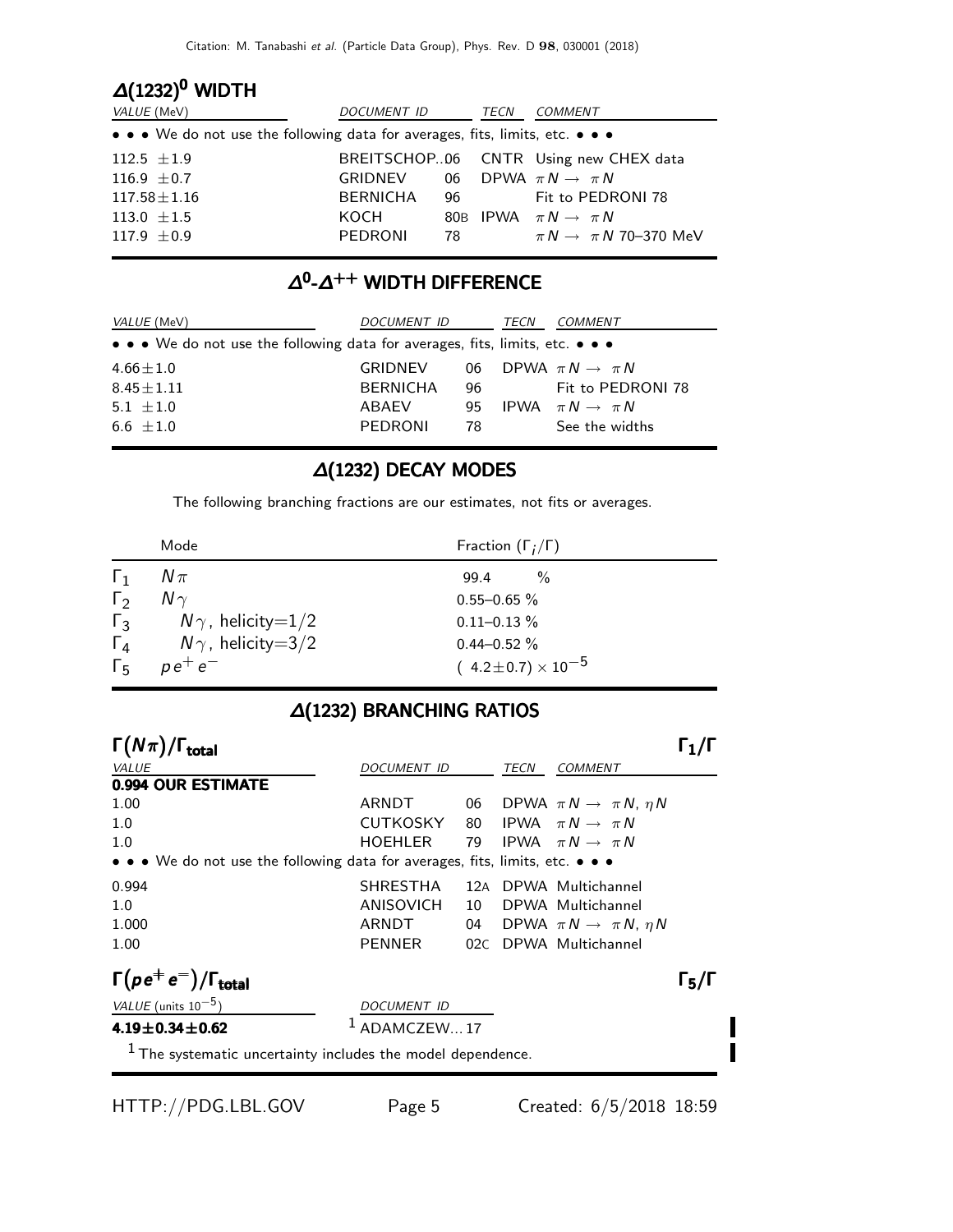### ∆(1232) PHOTON DECAY AMPLITUDES AT THE POLE

# $\Delta(1232)$  →  $N\gamma$ , helicity-1/2 amplitude  $A_{1/2}$

| MODULUS (GeV $^{-1/2}$ )                                                      | PHASE $(^\circ)$ | DOCUMENT ID                    |      | TECN        | COMMENT |  |  |
|-------------------------------------------------------------------------------|------------------|--------------------------------|------|-------------|---------|--|--|
| $-0.114 + 0.010 -9 + 4 -0.003 -1$                                             |                  | ROENCHEN 14                    |      | <b>DPWA</b> |         |  |  |
| • • • We do not use the following data for averages, fits, limits, etc. • • • |                  |                                |      |             |         |  |  |
| $-0.117$                                                                      | $-6.6$           | ROENCHEN 15A DPWA Multichannel |      |             |         |  |  |
| $\Delta(1232) \rightarrow N\gamma$ , helicity-3/2 amplitude A <sub>3/2</sub>  |                  |                                |      |             |         |  |  |
| MODULUS (GeV $^{-1/2}$ )                                                      | PHASE $(^\circ)$ | DOCUMENT ID                    |      | TECN        | COMMENT |  |  |
| $-0.229 + 0.003 + 0.3$<br>$-0.004$ $3 + 0.3$                                  |                  | <b>ROENCHEN</b>                | - 14 | <b>DPWA</b> |         |  |  |
| • • • We do not use the following data for averages, fits, limits, etc. • • • |                  |                                |      |             |         |  |  |
| $-0.226$                                                                      | 2.8              | ROENCHEN 15A DPWA Multichannel |      |             |         |  |  |

#### ∆(1232) BREIT-WIGNER PHOTON DECAY AMPLITUDES

Papers on  $\gamma N$  amplitudes predating 1981 may be found in our 2006 edition, Journal of Physics **G33** 1 (2006).

# $\Delta(1232)$  →  $N\gamma$ , helicity-1/2 amplitude  $A_{1/2}$

| VALUE (GeV $^{-1/2}$ )                                                        | DOCUMENT ID         |     | TECN | COMMENT                                                      |
|-------------------------------------------------------------------------------|---------------------|-----|------|--------------------------------------------------------------|
| $-0.142$ to $-0.129$ ( $\approx -0.135$ ) OUR ESTIMATE                        |                     |     |      |                                                              |
| $-0.131 \pm 0.004$                                                            | <b>ANISOVICH</b>    |     |      | 12A DPWA Multichannel                                        |
| $-0.139 \pm 0.002$                                                            | $1$ WORKMAN         |     |      | 12A DPWA $\gamma N \rightarrow N \pi$                        |
| $-0.139 \pm 0.004$                                                            | <sup>1</sup> DUGGER | 07  |      | DPWA $\gamma N \rightarrow \pi N$                            |
| $-0.137 \pm 0.005$                                                            | AHRENS              | 04A |      | DPWA $\vec{\gamma} \vec{p} \rightarrow N \pi$                |
| $-0.1357 \pm 0.0013 \pm 0.0037$                                               | BLANPIED            | 01  |      | LEGS $\gamma p \rightarrow p \gamma$ , $p \pi^0$ , $n \pi^+$ |
| $-0.131 + 0.001$                                                              | $1$ BECK            |     |      | 00 IPWA $\vec{\gamma} p \rightarrow p \pi^0$ , $n \pi^+$     |
| $-0.140 \pm 0.005$                                                            | KAMALOV             | 99  |      | DPWA $\gamma N \rightarrow \pi N$                            |
| $-0.1294 \pm 0.0013$                                                          | <b>HANSTEIN</b>     | 98  |      | IPWA $\gamma N \rightarrow \pi N$                            |
| $-0.1278 \pm 0.0012$                                                          | <b>DAVIDSON</b>     | 97  |      | DPWA $\gamma N \rightarrow \pi N$                            |
| • • • We do not use the following data for averages, fits, limits, etc. • • • |                     |     |      |                                                              |
| $-0.137 \pm 0.001$                                                            | $^1$ SHRESTHA       |     |      | 12A DPWA Multichannel                                        |
| $-0.136 \pm 0.005$                                                            | ANISOVICH           | 10  |      | DPWA Multichannel                                            |
| $-0.140$                                                                      | <b>DRECHSEL</b>     | 07  |      | DPWA $\gamma N \rightarrow \pi N$                            |
| $-0.129 \pm 0.001$                                                            | ARNDT               | 02  |      | DPWA $\gamma p \rightarrow N \pi$                            |
| $-0.128$                                                                      | <b>PENNER</b>       | 02D |      | DPWA Multichannel                                            |
| $-0.1312$                                                                     | HANSTEIN            | 98  |      | DPWA $\gamma N \rightarrow \pi N$                            |
| $1$ Statistical error only.                                                   |                     |     |      |                                                              |

HTTP://PDG.LBL.GOV Page 6 Created: 6/5/2018 18:59

Π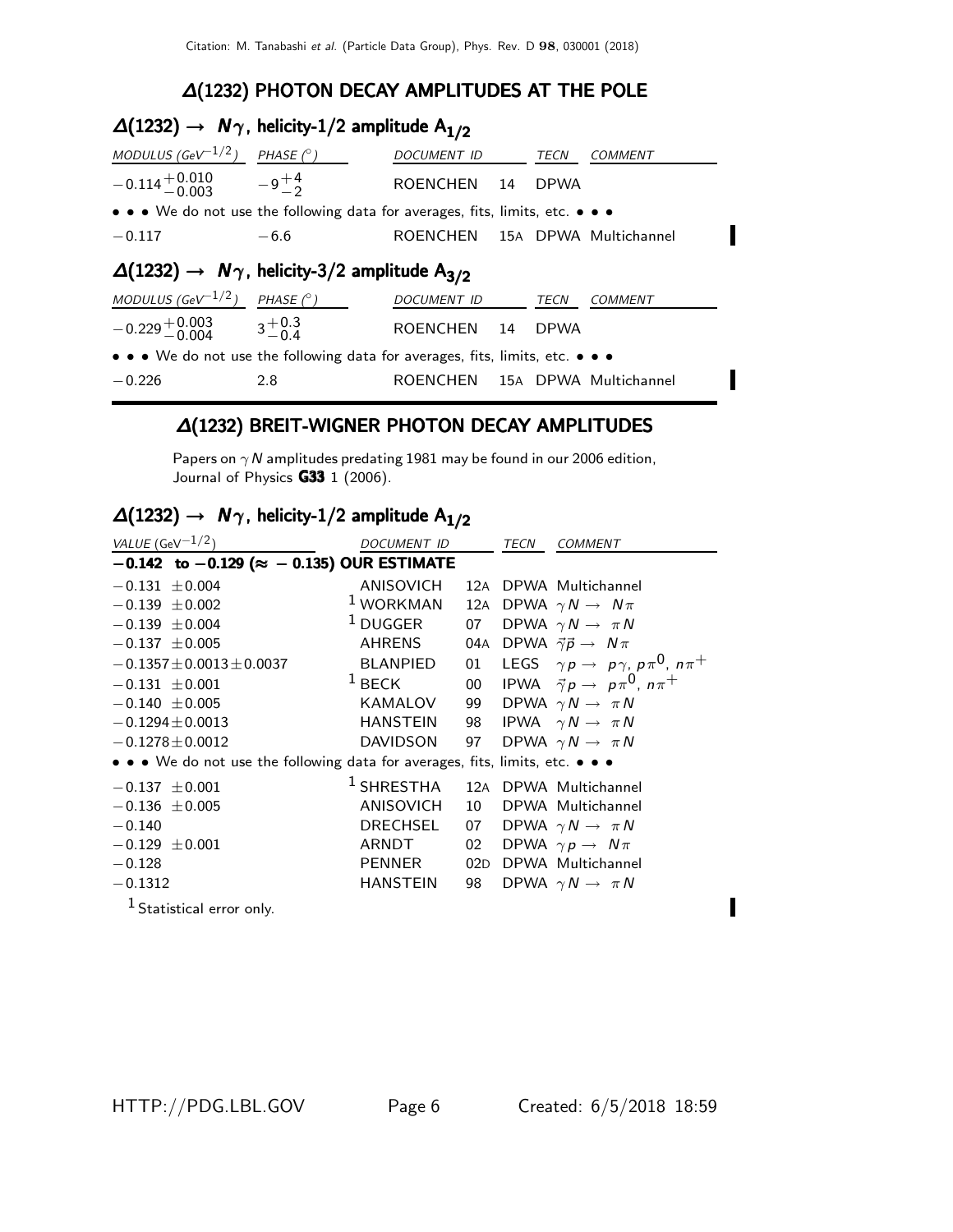# $\Delta(1232)$  →  $N\gamma$ , helicity-3/2 amplitude  $A_{3/2}$

| VALUE (GeV $^{-1/2}$ )                                                        | DOCUMENT ID                                 |    | TECN | <b>COMMENT</b>                                                  |
|-------------------------------------------------------------------------------|---------------------------------------------|----|------|-----------------------------------------------------------------|
| $-0.262$ to $-0.248$ ( $\approx -0.255$ ) OUR ESTIMATE                        |                                             |    |      |                                                                 |
| $-0.254 \pm 0.005$                                                            | ANISOVICH                                   |    |      | 12A DPWA Multichannel                                           |
| $-0.262 \pm 0.003$                                                            | WORKMAN                                     |    |      | 12A DPWA $\gamma N \rightarrow N \pi$                           |
| $-0.258 \pm 0.005$                                                            | DUGGER                                      | 07 |      | DPWA $\gamma N \rightarrow \pi N$                               |
| $-0.256 \pm 0.003$                                                            | AHRENS                                      |    |      | 04A DPWA $\vec{\gamma} \vec{p} \rightarrow N \pi$               |
| $-0.2669 \pm 0.0016 \pm 0.0078$                                               | BLANPIED                                    |    |      | 01 LEGS $\gamma p \rightarrow p \gamma$ , $p \pi^0$ , $n \pi^+$ |
| $-0.251 + 0.001$                                                              | BECK                                        |    |      | 00 IPWA $\vec{\gamma} p \rightarrow p \pi^0$ , $n \pi^+$        |
| $-0.258 \pm 0.006$                                                            | KAMALOV                                     |    |      | 99 DPWA $\gamma N \rightarrow \pi N$                            |
| $-0.2466 \pm 0.0013$                                                          | HANSTEIN                                    |    |      | 98 IPWA $\gamma N \rightarrow \pi N$                            |
| $-0.2524 \pm 0.0013$                                                          | DAVIDSON                                    |    |      | 97 DPWA $\gamma N \rightarrow \pi N$                            |
| • • • We do not use the following data for averages, fits, limits, etc. • • • |                                             |    |      |                                                                 |
| $-0.251 \pm 0.001$                                                            | <sup>1</sup> SHRESTHA 12A DPWA Multichannel |    |      |                                                                 |
| $-0.267 \pm 0.008$                                                            | ANISOVICH                                   | 10 |      | DPWA Multichannel                                               |
| $-0.265$                                                                      | DRECHSEL                                    |    |      | 07 DPWA $\gamma N \rightarrow \pi N$                            |
| $-0.243 \pm 0.001$                                                            | ARNDT                                       |    |      | 02 DPWA $\gamma p \rightarrow N \pi$                            |
| $-0.247$                                                                      | PENNER                                      |    |      | 02D DPWA Multichannel                                           |
| $-0.2522$                                                                     | <b>HANSTEIN</b>                             | 98 |      | DPWA $\gamma N \rightarrow \pi N$                               |
| <sup>1</sup> Statistical error only.                                          |                                             |    |      |                                                                 |

# $\Delta(1232) \rightarrow N\gamma$ ,  $E_2/M_1$  ratio

| <b>VALUE</b>                                                                  | DOCUMENT ID                           |        | TECN | <b>COMMENT</b>                                               |
|-------------------------------------------------------------------------------|---------------------------------------|--------|------|--------------------------------------------------------------|
| $-0.030$ to $-0.020$ ( $\approx -0.025$ ) OUR ESTIMATE                        |                                       |        |      |                                                              |
| $-0.0274 \pm 0.0003 \pm 0.0030$                                               | <b>AHRENS</b>                         |        |      | 04A DPWA $\vec{\gamma} \vec{p} \rightarrow N \pi$            |
| $-0.020 \pm 0.002$                                                            | ARNDT                                 | 02     |      | DPWA $\gamma p \rightarrow N \pi$                            |
| $-0.0307 \pm 0.0026 \pm 0.0024$                                               | <b>BLANPIED</b>                       | 01     |      | LEGS $\gamma p \rightarrow p \gamma$ , $p \pi^0$ , $n \pi^+$ |
| $-0.016 \pm 0.004 \pm 0.002$                                                  | GALLER                                | 01     |      | DPWA $\gamma p \rightarrow \gamma p$                         |
| $-0.025 \pm 0.001 \pm 0.002$                                                  | BECK                                  | $00\,$ |      | IPWA $\vec{\gamma} p \rightarrow p \pi^0$ , $n \pi^+$        |
| $-0.0233 \pm 0.0017$                                                          | HANSTEIN                              |        |      | 98 IPWA $\gamma N \rightarrow \pi N$                         |
| $-0.015 \pm 0.005$                                                            | $1$ ARNDT                             |        |      | 97 IPWA $\gamma N \rightarrow \pi N$                         |
| $-0.0319 \pm 0.0024$                                                          | DAVIDSON 97 DPWA $\gamma N \to \pi N$ |        |      |                                                              |
| • • • We do not use the following data for averages, fits, limits, etc. • • • |                                       |        |      |                                                              |
| $-0.022$                                                                      | <b>DRECHSEL</b>                       | 07     |      | DPWA $\gamma N \rightarrow \pi N$                            |
| $-0.026$                                                                      | <b>PENNER</b>                         | 02D    |      | DPWA Multichannel                                            |
| $-0.0254 \pm 0.0010$                                                          | HANSTEIN                              | 98     |      | DPWA $\gamma N \rightarrow \pi N$                            |
| $-0.025 \pm 0.002 \pm 0.002$                                                  | BECK                                  | 97     |      | IPWA $\gamma N \rightarrow \pi N$                            |
| $-0.030 \pm 0.003 \pm 0.002$                                                  | <b>BLANPIED</b>                       | 97     |      | DPWA $\gamma N \rightarrow \pi N$ , $\gamma N$               |
|                                                                               |                                       |        |      |                                                              |

 $^{\rm 1}$  This ARNDT 97 value is very sensitive to the database being fitted. The result is from a fit to the full pion photoproduction database, apart from the BLANPIED 97 cross-section measurements.

## $\Delta(1232) \rightarrow N \gamma$ , absolute value of  $E_2/M_1$  ratio at pole

| <i>VALUE</i>                                                                  | <i>DOCUMENT ID</i> | COMMENT<br>TECN                      |
|-------------------------------------------------------------------------------|--------------------|--------------------------------------|
| • • • We do not use the following data for averages, fits, limits, etc. • • • |                    |                                      |
| $0.065 \pm 0.007$                                                             | ARNDT              | 97 DPWA $\gamma N \rightarrow \pi N$ |
| 0.058                                                                         | HANSTEIN           | 96 DPWA $\gamma N \to \pi N$         |

 $\blacksquare$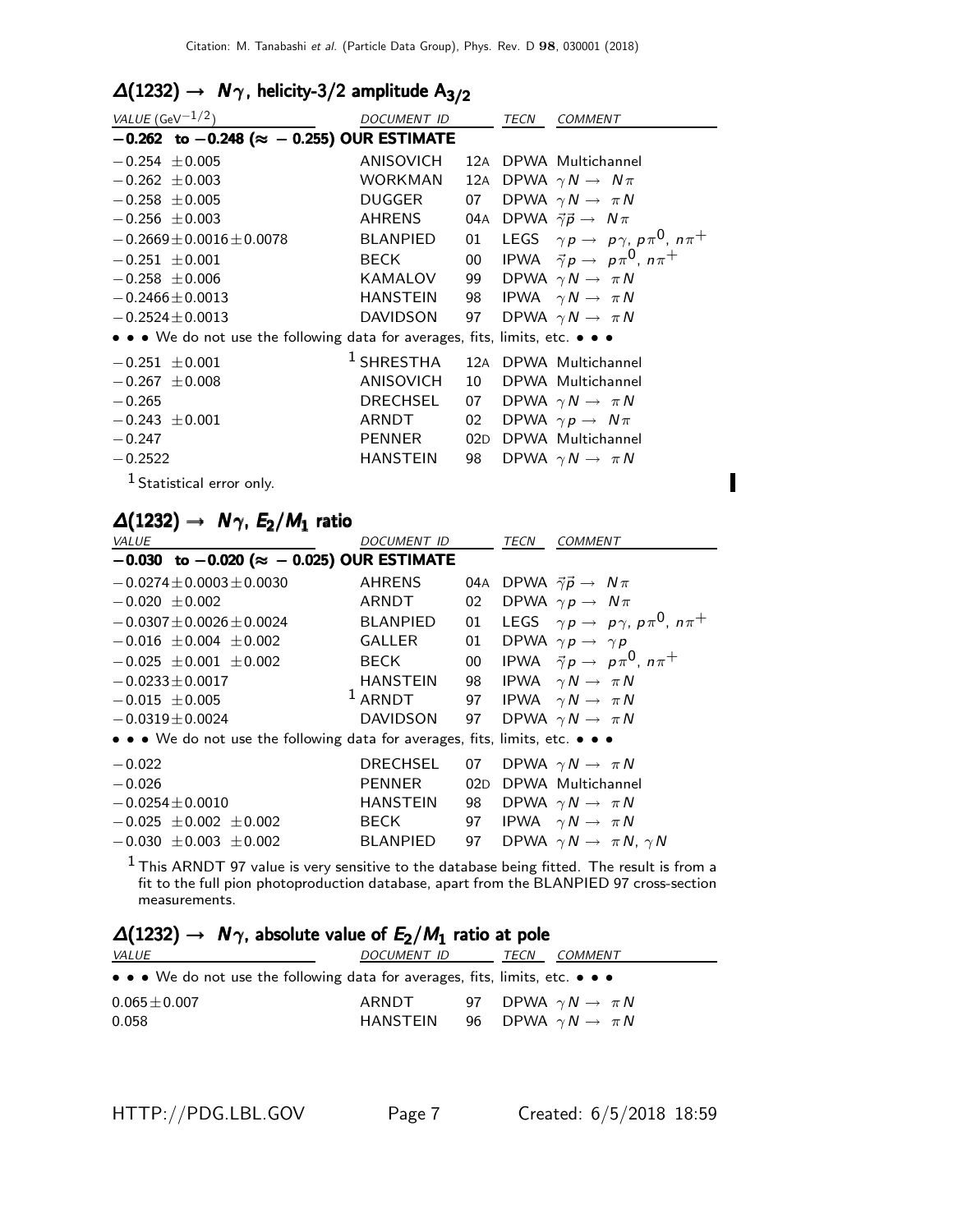| $\Delta(1232) \rightarrow N\gamma$ , phase of $E_2/M_1$ ratio at pole         |             |  |                                               |  |  |  |
|-------------------------------------------------------------------------------|-------------|--|-----------------------------------------------|--|--|--|
| <i>VALUE</i>                                                                  | DOCUMENT ID |  | <i>COMMENT</i><br>TECN                        |  |  |  |
| • • • We do not use the following data for averages, fits, limits, etc. • • • |             |  |                                               |  |  |  |
| $-122 \pm 5$                                                                  |             |  | ARNDT 97 DPWA $\gamma N \rightarrow \pi N$    |  |  |  |
| $-127.2$                                                                      |             |  | HANSTEIN 96 DPWA $\gamma N \rightarrow \pi N$ |  |  |  |

### ∆(1232) MAGNETIC MOMENTS

### $\Delta(1232)^{++}$  MAGNETIC MOMENT

The values are extracted from UCLA and SIN data on  $\pi^+ p$  bremsstrahlung using a variety of different theoretical approximations and methods. Our estimate is only a rough guess of the range we expect the moment to lie within.

| VALUE $(\mu_N)$          | <b>DOCUMENT ID</b> |                 | <b>TECN</b> | <b>COMMENT</b>                                                                |
|--------------------------|--------------------|-----------------|-------------|-------------------------------------------------------------------------------|
|                          |                    |                 |             | • • • We do not use the following data for averages, fits, limits, etc. • • • |
| $6.14 \pm 0.51$          |                    |                 |             | LOPEZCAST01 DPWA $\pi^+ p \rightarrow \pi^+ p \gamma$                         |
| $4.52 \pm 0.50 \pm 0.45$ | <b>BOSSHARD</b>    | 91              |             | $\pi^+ p \rightarrow \pi^+ p \gamma$ (SIN data)                               |
| 3.7 to $4.2$             | LIN                | 91 <sub>B</sub> |             | $\pi^+ p \rightarrow \pi^+ p \gamma$ (from UCLA data)                         |
| 4.6 to 4.9               | LIN                | 91 <sub>B</sub> |             | $\pi^+ p \rightarrow \pi^+ p \gamma$ (from SIN data)                          |
| 5.6 to 7.5               | WITTMAN            | 88              |             | $\pi^+ p \rightarrow \pi^+ p \gamma$ (from UCLA data)                         |
| 6.9 to 9.8               | <b>HELLER</b>      | 87              |             | $\pi^+ p \rightarrow \pi^+ p \gamma$ (from UCLA data)                         |
| 4.7 to 6.7               | <b>NEFKENS</b>     | 78              |             | $\pi^+ p \rightarrow \pi^+ p \gamma$ (UCLA data)                              |

#### $\Delta(1232)^+$  MAGNETIC MOMENT

| VALUE $(\mu_N)$                                                               | DOCUMENT ID                                                            | COMMENT |  |
|-------------------------------------------------------------------------------|------------------------------------------------------------------------|---------|--|
| • • • We do not use the following data for averages, fits, limits, etc. • • • |                                                                        |         |  |
| $2.7^{+1.0}_{-1.3}$ ± 1.5 ± 3                                                 | <sup>1</sup> KOTULLA 02 $\gamma p \rightarrow p \pi^0 \gamma^{\prime}$ |         |  |

 $<sup>1</sup>$  The second error is systematic, the third is an estimate of theoretical uncertainties.</sup>

#### ∆(1232) REFERENCES

For early references, see Physics Letters 111B 1 (1982).

| ADAMCZEW          | 17  | PR C95 065205       | J. Adamczewski-Musch et al.          | (HADES Collab.)         |
|-------------------|-----|---------------------|--------------------------------------|-------------------------|
| <b>ROENCHEN</b>   | 15A | EPJ A51 70          | D. Roenchen <i>et al.</i>            |                         |
| PDG.              | 14  | CP C38 070001       | K. Olive et al.                      | (PDG Collab.)           |
| <b>ROENCHEN</b>   | 14  | EPJ A50 101         | D. Roenchen et al.                   |                         |
| Also              |     | EPJ A51 63 (errat.) | D. Roenchen et al.                   |                         |
| <b>SVARC</b>      | 14  | PR C89 045205       | A. Svarc et al.                      | (RBI Zagreb, UNI Tuzla) |
| ANISOVICH         | 12A | EPJ A48 15          | A.V. Anisovich et al.                | (BONN, PNPI)            |
| SHRESTHA          | 12A | PR C86 055203       | M. Shrestha, D.M. Manley             | (KSU)                   |
| WORKMAN           | 12A | PR C86 015202       | R. Workman et al.                    | (GWU)                   |
| ANISOVICH         | 10  | EPJ A44 203         | A.V. Anisovich et al.                | (BONN, PNPI)            |
| <b>DRECHSEL</b>   | 07  | EPJ A34 69          | D. Drechsel, S.S. Kamalov, L. Tiator | (MAINZ, JINR)           |
| <b>DUGGER</b>     | 07  | PR C76 025211       | M. Dugger et al.                     | (JLab CLAS Collab.)     |
| ARNDT             | 06  | PR C74 045205       | R.A. Arndt et al.                    | (GWU)                   |
| <b>BREITSCHOP</b> | 06  | PL B639 424         | J. Breitschopf et al.                | (TUBIN, HEBR, CSUS)     |
| <b>GRIDNEV</b>    | 06  | PAN 69 1542         | A.B. Gridney <i>et al.</i>           | (PNPI, BONN, GWU)       |
| PDG.              | 06  | JP G33 1            | W.-M. Yao et al.                     | (PDG Collab.)           |
| AHRENS            | 04A | EPJ A21 323         | J. Ahrens <i>et al.</i>              | (Mainz GDH, A2 Collab.) |
| ARNDT             | 04  | PR C69 035213       | R.A. Arndt et al.                    | (GWU, TRIU)             |
| ARNDT             | 02  | PR C66 055213       | R. A. Arndt et al.                   | (GWU)                   |
| <b>KOTULLA</b>    | 02  | PRL 89 272001       | M. Kotulla et al.                    | (MAMI TAPS Collab.)     |
| <b>PENNER</b>     | 02C | PR C66 055211       | G. Penner, U. Mosel                  | GIES)                   |
| <b>PENNER</b>     | 02D | PR C66 055212       | G. Penner, U. Mosel                  | (GIES)                  |
| <b>BLANPIED</b>   | 01  | PR C64 025203       | G. Blanpied et al.                   | (BNL LEGS Collab.)      |
|                   |     |                     |                                      |                         |

HTTP://PDG.LBL.GOV Page 8 Created: 6/5/2018 18:59